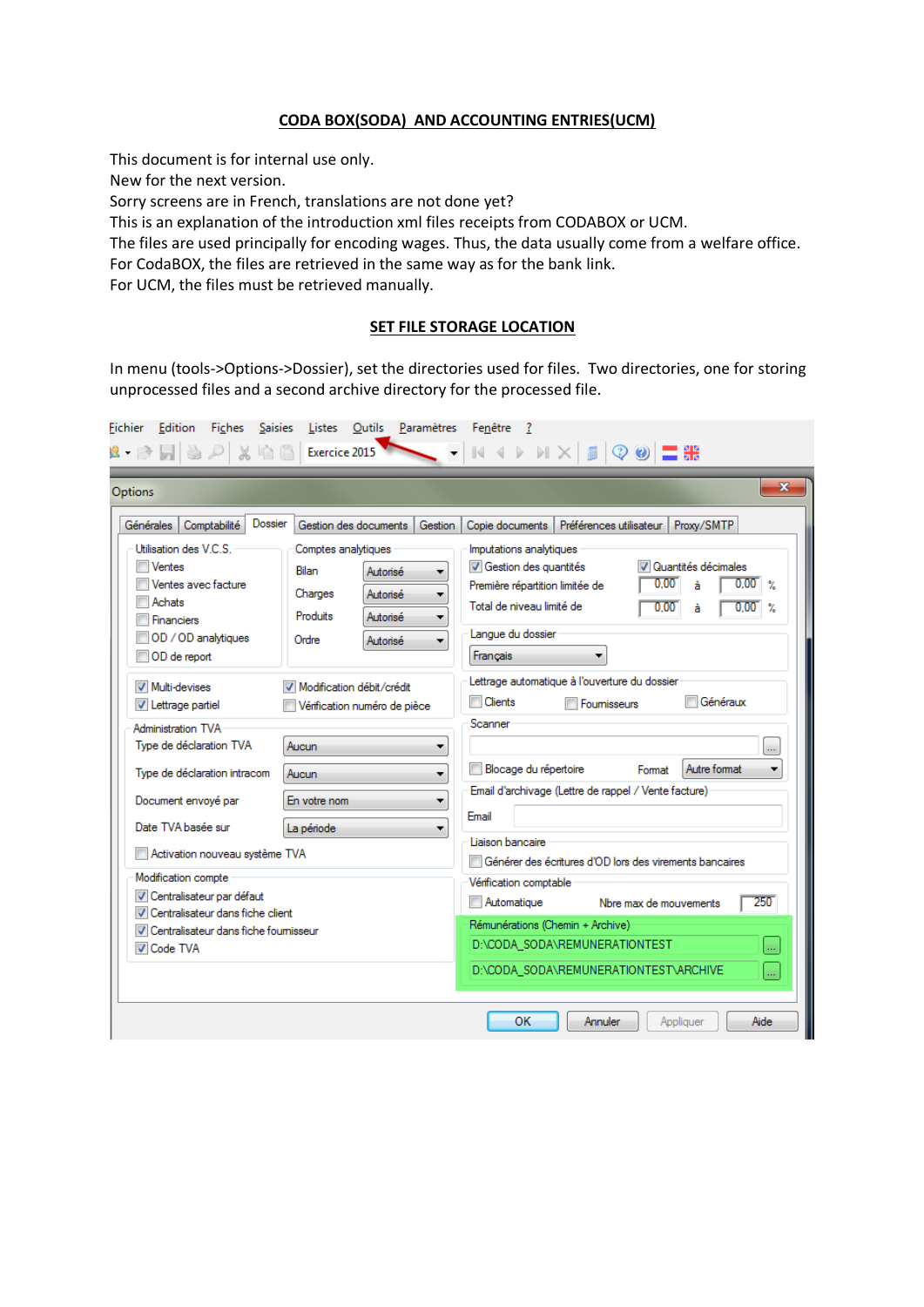#### **FILE FORMAT**

| <b>UCM FILE:</b> |             |                                                                           |
|------------------|-------------|---------------------------------------------------------------------------|
|                  |             | example file: 0479357469 ACCT 201505 20150608144620 000001 0000093268.xml |
|                  | 0479357469  | = Unique enterprise number                                                |
|                  | <b>ACCT</b> | = Type of file (Accounting entries file) always ACCT                      |
|                  | 201506      | = Social period in format (YYYYMM)                                        |
|                  |             | 20150608144620=Sending date(YYYYMMDDHHMMSS)                               |
|                  | 000001      | = Sequence number in 6 positions                                          |
| SODA FILE:       |             |                                                                           |
|                  |             | example file: 0003-SODA-GROUP-S-BE0808026529-201503-20150611.XML          |
|                  | 0003        | = file counter                                                            |
|                  | <b>SODA</b> | = always SODA                                                             |
|                  | GROUP-S     | = welfare office (GROUP-S, SECUREX, SDWORX)                               |
|                  |             | BE0808026529 = Unique enterprise number                                   |
|                  | 201506      | = Social period in format (YYYYMM)                                        |
|                  | 20150611    | = = Sending date(YYYYMMDD)                                                |
|                  |             |                                                                           |

## **TAKE FILE AT CODA-SODA**

Files are automatically deposited by CODA BOX

## **TAKE FILE AT UCM**

UCM must provide a login and password must be encoded in padmin

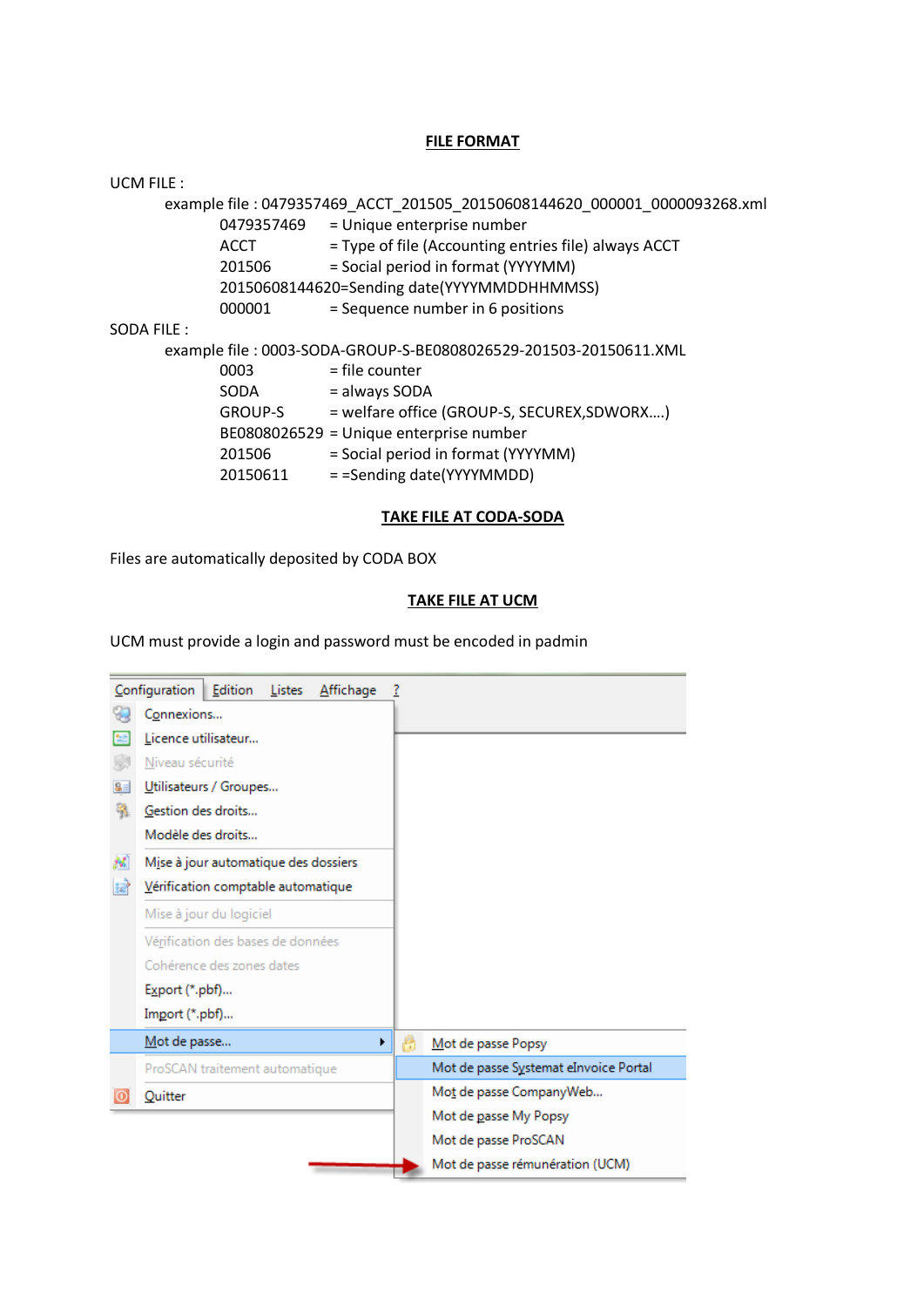## In popsy go to the next point

|               | <b>Eichier</b> Edition |   | Outils Paramètres Fenêtre ?           |   |                             |              |                     |                          |
|---------------|------------------------|---|---------------------------------------|---|-----------------------------|--------------|---------------------|--------------------------|
| $\rightarrow$ | F &                    |   | Systemat eInvoice Portal<br>▸∥        |   |                             |              |                     |                          |
|               |                        |   | Rapports<br>×.                        |   |                             |              |                     |                          |
|               |                        |   | Consolidation                         |   |                             |              |                     |                          |
|               |                        |   | Administration TVA 2015<br>٠          |   |                             |              |                     |                          |
|               |                        |   | Réception des extraits bancaires      |   |                             |              |                     |                          |
|               |                        |   | Réception des rémunérations           |   |                             |              |                     |                          |
|               |                        | 晒 | Modèle                                |   |                             |              |                     |                          |
|               |                        | è | Utilitaire fichiers                   |   |                             |              |                     |                          |
|               |                        |   | Références<br>٠                       |   | Liste des dossiers - PF 3.1 |              |                     | <u>- 191</u><br>$\Sigma$ |
|               |                        | ۵ | Remise à zéro dossier                 |   | Numéro /                    | Référence    | <b>Nom</b>          | Module                   |
|               |                        |   | Devises                               |   | 0001                        | 0999         | <b>W.A.P.</b>       | Comptabilité             |
|               |                        |   | Validations avant import dans Allegro |   | 0004                        | 0002         | <b>DISKABEL SA</b>  | Gestion                  |
|               |                        |   | Date TVA dans la période du document  |   | 0085                        | 0085         | <b>LE BERGER SA</b> | Club                     |
|               |                        |   | <b>Déclaration EDIVAT</b>             |   | 0099                        | 0099         | Systemat sa (PB)    | Aide                     |
|               |                        |   | <b>Visualisation EDIVAT</b>           |   |                             |              |                     | Dossier                  |
|               |                        |   | ProSCAN Batch                         |   |                             |              |                     |                          |
|               |                        |   | Mise à jour du logiciel               |   |                             |              |                     | Nouveau                  |
|               |                        |   | <b>Thème</b>                          |   |                             |              |                     | Propriétés               |
|               |                        | m | Options                               |   |                             |              |                     | Supprimer                |
|               |                        |   |                                       |   |                             |              |                     |                          |
|               |                        |   |                                       | ∢ |                             | $\mathbf{m}$ |                     |                          |
|               |                        |   |                                       |   |                             |              |                     |                          |
|               |                        |   |                                       |   |                             |              |                     |                          |
|               |                        |   |                                       |   |                             |              |                     |                          |

The files (not yet recovered) from all user companies are displayed on the next screen.

|   | <b>Réception des rémunérations</b> |              | . <u>.</u>           |    |                                     |  |  |                                                            | $\overline{\mathbf{x}}$<br>$-10$ |
|---|------------------------------------|--------------|----------------------|----|-------------------------------------|--|--|------------------------------------------------------------|----------------------------------|
|   | Secrétariat social :               | <b>UCM</b>   |                      |    |                                     |  |  |                                                            |                                  |
|   | Nr. de T.V.A.                      |              | Numéro Référence Nom |    | Période Date extrait Séquen Fichier |  |  |                                                            | <b>Tous</b>                      |
| 囗 | 0808026529                         | 85           | 85 LE BERGER SA      |    | 05-2015 08-06-2015                  |  |  | 2 0808026529_ACCT_201505_20150608144724_000002_0000092787. | Aucun                            |
| 口 | 0479357469                         | $\mathbf{1}$ | 999 W.A.P.           |    | 05-2015 08-06-2015                  |  |  | 1 0479357469_ACCT_201505_20150608144620_000001_0000093268. |                                  |
|   |                                    |              |                      |    |                                     |  |  |                                                            |                                  |
|   |                                    |              |                      | m. |                                     |  |  |                                                            | Importer<br>Fermer               |

Choose the file and press 'import'.

Files are transferred to a temporary directory 'REMUNERATION' they are automatically transferred to the directory folder when Execute " import remuneration file".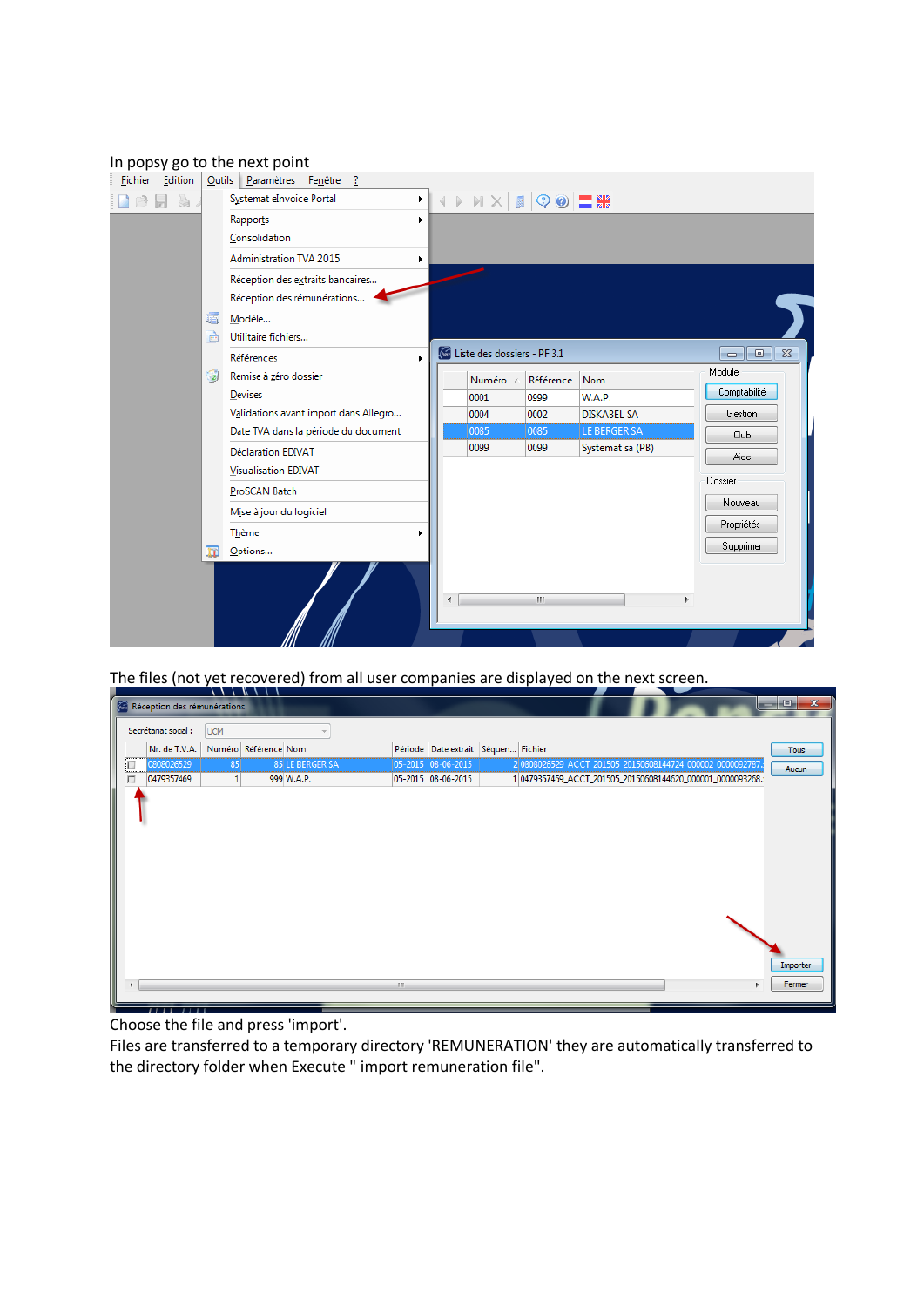

#### **IMPORT REMUNERATION FILE**

## Screen for SODA

| Importation rémunération        |                                                                 |               |                               |                    |                  |                                                    |            | <u>to the local part</u> |
|---------------------------------|-----------------------------------------------------------------|---------------|-------------------------------|--------------------|------------------|----------------------------------------------------|------------|--------------------------|
| <b>Fichiers</b>                 |                                                                 |               |                               |                    |                  |                                                    |            |                          |
| Répertoire fichier rémunération |                                                                 |               | D:\CODA SODA\REMUNERATIONTEST |                    |                  |                                                    | $\sim$     |                          |
|                                 | Séquence Période<br>Type de fichier Secrétariat<br>Date extrait |               |                               |                    |                  |                                                    | Débit      | 9.215,33                 |
| <b>SODA</b>                     | <b>GROUP-S</b>                                                  |               | 1 03-2015                     |                    |                  | 0001-SODA-GROUP-S-BE0477832985-201503-20150611.XML | Crédit     | 9.215,33                 |
| <b>SODA</b>                     | <b>SECUREX</b>                                                  |               |                               |                    |                  | 0002-SODA-SECUREX-BE0477832985-201503-20150611.XML | Solde      | 0,00                     |
|                                 |                                                                 |               |                               |                    |                  |                                                    |            |                          |
|                                 |                                                                 |               |                               |                    |                  |                                                    |            |                          |
|                                 |                                                                 |               |                               |                    |                  |                                                    |            |                          |
|                                 |                                                                 |               |                               |                    |                  |                                                    |            |                          |
|                                 |                                                                 |               |                               |                    |                  |                                                    |            |                          |
| OD <sub>1</sub><br>Journal      | ▾                                                               | 8 Période MAR | $\blacktriangledown$          | Date: 31/03/2015 - |                  |                                                    | En attente | Imputer<br>Fermer        |
| Compte proposé                  |                                                                 |               | <b>Débit</b>                  |                    | Crédit / Général | Z Fournisseur Z Commentaire                        |            |                          |
|                                 | 623 - Autres frais personnel jours indemnité déplac./pr         |               | 78,79                         | 0.00 4900          |                  |                                                    |            |                          |
|                                 | 623 - Autres frais personnel heure(s) indemnité RGPT(           |               | 569,33                        | $0.00$ 4910        |                  |                                                    |            |                          |
|                                 | 621 - Cot.patr.sécur.sociales Cotisation forfaitaire 2 FSE      |               | 46,50                         | 0,00 4920          |                  |                                                    |            |                          |
|                                 | 621 - Cot.patr.sécur.sociales Cotisation forfaitaire FSE        |               | 23,25                         | 0,00 4930          |                  |                                                    |            |                          |
|                                 | 621 - Cot.patr.sécur.sociales Cotisation FSE ouvriers           |               | 457,77                        | 0,00 4949          |                  |                                                    |            |                          |
|                                 | 621 - Cot.patr.sécur.sociales Financ.chômage temp.+c            |               | 5,73                          | 0,00 4960          |                  |                                                    |            |                          |
|                                 | 621 - Cot.patr.sécur.sociales Cotis.supplément.Fonds            |               | 9,73                          | 0,00 4970          |                  |                                                    |            |                          |
|                                 | 621 - Cot.patr.sécur.sociales Cotisation Fonds de Ferm          |               | 13.74                         | 0.00 4990          |                  |                                                    |            |                          |
|                                 | 621 - Cot.patr.sécur.sociales Cotisations ONSS                  |               | 2.199.00                      | 0.00 4991          |                  |                                                    |            |                          |
|                                 | 6203 - Rémunérations ouvriers hres prime d'anciennet            |               | 23,87                         | 0,00 4992          |                  |                                                    |            |                          |
|                                 | 6203 - Rémunérations ouvriers heure(s) normale(s) pre           |               | 5.274,39                      | 0,00 4993          |                  |                                                    |            |                          |
|                                 | ADA - Od straind a a sight. Did should as a supersymptom        |               | ALC: AC                       | 0.00 conn          |                  |                                                    |            |                          |

## Screen for UCM

| Fichiers                    |                                                                                                                        |                    |                                                                                  |                |                                      |                                                             |              |  |                  |                                           |            |                   |
|-----------------------------|------------------------------------------------------------------------------------------------------------------------|--------------------|----------------------------------------------------------------------------------|----------------|--------------------------------------|-------------------------------------------------------------|--------------|--|------------------|-------------------------------------------|------------|-------------------|
|                             | D:\CODA SODA\REMUNERATIONTEST<br>Répertoire fichier rémunération                                                       |                    |                                                                                  |                |                                      |                                                             |              |  |                  |                                           |            |                   |
| Type de fichier Secrétariat |                                                                                                                        |                    | Séquence Période                                                                 |                | Date extrait                         | Débit                                                       | 167,47       |  |                  |                                           |            |                   |
| <b>UCM</b>                  | <b>UCM</b>                                                                                                             |                    | 2 05-2015                                                                        |                | $ 08 - 06 - 2015 $                   | 0808026529_ACCT_201505_20150608144724_000002_0000092787.XML |              |  |                  |                                           | Crédit     | 167,47            |
|                             |                                                                                                                        |                    |                                                                                  |                |                                      |                                                             |              |  |                  |                                           | Solde      | 0,00              |
|                             |                                                                                                                        |                    |                                                                                  |                |                                      |                                                             |              |  |                  |                                           |            |                   |
|                             |                                                                                                                        |                    |                                                                                  |                |                                      |                                                             |              |  |                  |                                           |            |                   |
|                             |                                                                                                                        |                    |                                                                                  |                |                                      |                                                             |              |  |                  |                                           |            |                   |
|                             |                                                                                                                        |                    |                                                                                  |                |                                      |                                                             |              |  |                  |                                           |            |                   |
| EJ.<br>Journal              |                                                                                                                        |                    | $\overline{7}$<br>Période MAI                                                    | $\mathbf{r}$   | Date: 31/05/2015 -                   |                                                             |              |  |                  |                                           | En attente | Imputer<br>Fermer |
|                             |                                                                                                                        |                    |                                                                                  |                |                                      |                                                             |              |  |                  |                                           |            |                   |
| Imputation                  |                                                                                                                        | Libellé imputation |                                                                                  | Compte proposé |                                      |                                                             | <b>Débit</b> |  | Crédit / Général | <b>Z</b> Fournisseur <b>Z</b> Commentaire |            |                   |
| <b>SALA NOSS</b>            |                                                                                                                        |                    | National Office of Social Security                                               |                | 454000 - 454000 ONSS à payer         |                                                             | 0,00         |  | 50,22 611500     |                                           |            |                   |
| SALA_WAGE_WORK              |                                                                                                                        | Wages - Workers    |                                                                                  |                | 455300 - 455300 Net à payer ouvriers |                                                             | 0,00         |  | 117,25 611600    |                                           |            |                   |
| CONT_WAGE_04                |                                                                                                                        |                    | Remuneration and direct social ben 620300 - 620300 Rémunérations brutes ouvriers |                |                                      |                                                             | 118,01       |  | 0,00 612000      |                                           |            |                   |
|                             | 0,00 612300<br>CONT_EMPL_WAGE_04_O Employers' social insurance contrib 621300 - 621300 ONSS Patronal Ouvriers<br>49,46 |                    |                                                                                  |                |                                      |                                                             |              |  |                  |                                           |            |                   |
|                             |                                                                                                                        |                    |                                                                                  |                |                                      |                                                             |              |  |                  |                                           |            |                   |

Choose the file you want to edit, update accounts and comments. You can either put document on waiting or directly post the diverse operation.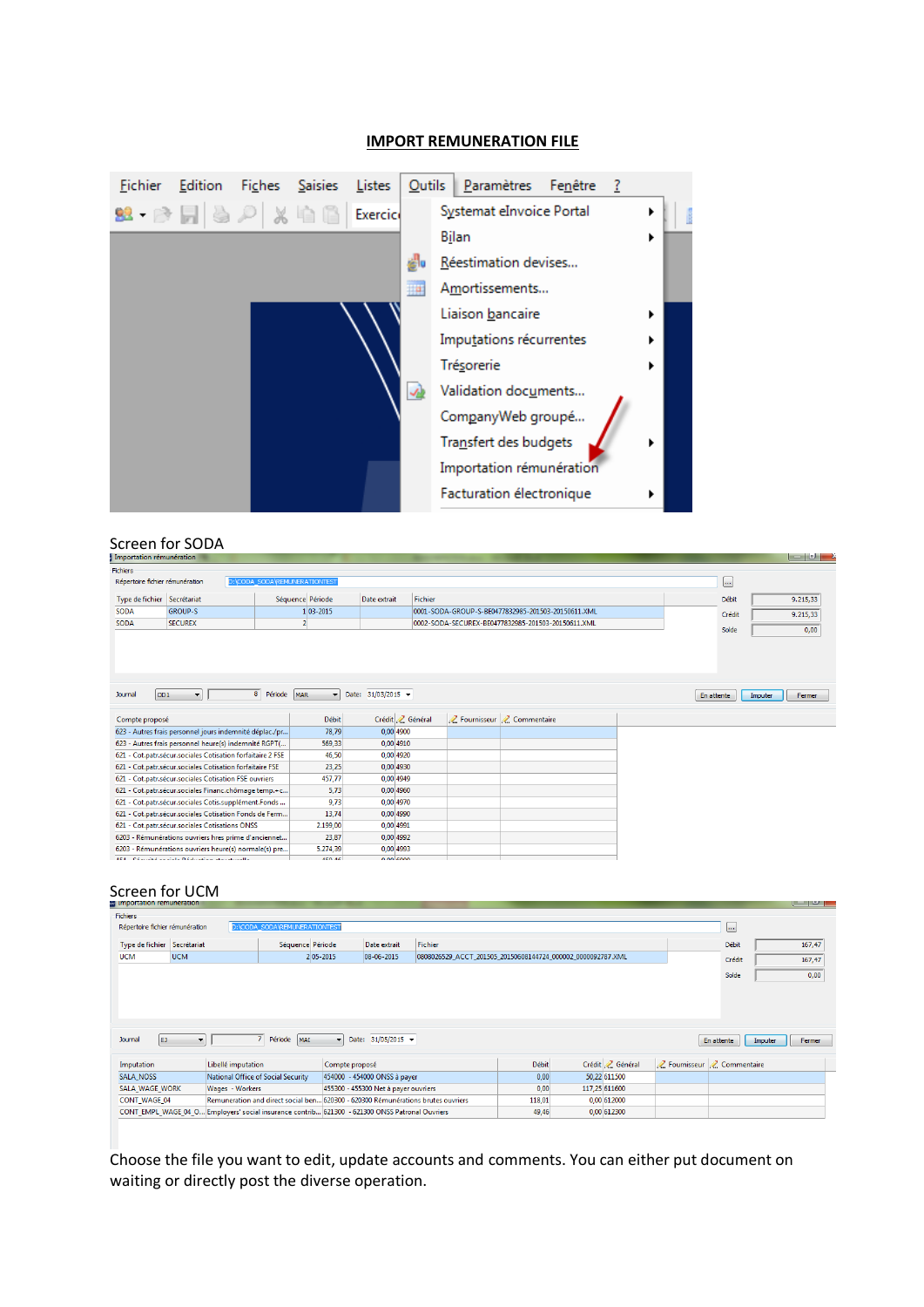The first time that you use a file from a welfare office, columns 'General' and 'Suppliers' are empty. When one accepts the encoding data is saved and will be used the next time. There is a program in the settings menu that modify the accounts. When a document is processed, the file is put into the archive directory.

|                                                                  | Popsy - 0085 LE BERGER SA |            |                                                             |        |               |   |                                                    |                                                              |                                                             |  |            |  |  |
|------------------------------------------------------------------|---------------------------|------------|-------------------------------------------------------------|--------|---------------|---|----------------------------------------------------|--------------------------------------------------------------|-------------------------------------------------------------|--|------------|--|--|
|                                                                  | <b>Eichier</b> Edition    |            | Fiches Saisies                                              | Listes | <b>Outils</b> |   | Paramètres                                         | Fenêtre                                                      |                                                             |  |            |  |  |
|                                                                  |                           |            | <b>99 - 2 月 為 2 % 中国 Exercice 2015</b>                      |        |               | 御 |                                                    | Centralisateurs                                              |                                                             |  | 图图<br>國國   |  |  |
|                                                                  |                           |            |                                                             |        |               |   | Codes TVA                                          |                                                              |                                                             |  |            |  |  |
|                                                                  |                           |            |                                                             |        |               |   |                                                    | Dépenses non admises                                         |                                                             |  |            |  |  |
|                                                                  |                           |            |                                                             |        |               |   |                                                    |                                                              |                                                             |  |            |  |  |
|                                                                  |                           |            |                                                             |        |               | 邕 | Devises                                            |                                                              |                                                             |  |            |  |  |
|                                                                  |                           |            |                                                             |        |               |   | Journaux                                           |                                                              |                                                             |  |            |  |  |
|                                                                  |                           |            |                                                             |        |               |   |                                                    | Comptes bancaires                                            |                                                             |  |            |  |  |
|                                                                  |                           |            |                                                             |        |               |   |                                                    | Amortissements                                               |                                                             |  |            |  |  |
|                                                                  |                           |            |                                                             |        |               |   |                                                    | Comptes rémunérations                                        |                                                             |  |            |  |  |
|                                                                  |                           |            |                                                             |        |               |   |                                                    | Facturation électronique                                     |                                                             |  |            |  |  |
| <b>E Liste des comptes rémunérations</b><br>Secrétariat social : | <b>GROUP-S</b>            |            | $\blacktriangledown$                                        |        |               |   |                                                    |                                                              |                                                             |  | o.         |  |  |
| Identification Secrétariat                                       |                           | Imputation | Libellé imputation                                          |        |               |   |                                                    | Libellé                                                      |                                                             |  | Créer      |  |  |
| 17                                                               | <b>GROUP-S</b>            | 459        | Autres dettes sociales chèques repas (part personnelle) à   |        |               |   |                                                    |                                                              | Autres dettes sociales chèques repas (part personnelle) à   |  | Propriétés |  |  |
| 3                                                                | <b>GROUP-S</b>            | 623        | Autres frais personnel heure(s) indemnité RGPT(N.S.)        |        |               |   |                                                    |                                                              | Autres frais personnel heure(s) indemnité RGPT(N.S.)        |  |            |  |  |
| $\overline{2}$                                                   | <b>GROUP-S</b>            | 623        | Autres frais personnel jours indemnité déplac./privé        |        |               |   |                                                    |                                                              | Autres frais personnel jours indemnité déplac./privé        |  | Supprimer  |  |  |
| 8                                                                | <b>GROUP-S</b>            | 621        | Cot.patr.sécur.sociales Cotis.supplément.Fonds de Fermeture |        |               |   |                                                    |                                                              | Cot.patr.sécur.sociales Cotis.supplément.Fonds de Fermeture |  |            |  |  |
| 6                                                                | <b>GROUP-S</b>            | 621        | Cot.patr.sécur.sociales Cotisation FSE ouvriers             |        |               |   |                                                    |                                                              | Cot.patr.sécur.sociales Cotisation FSE ouvriers             |  |            |  |  |
| 9                                                                | <b>GROUP-S</b>            | 621        | Cot.patr.sécur.sociales Cotisation Fonds de Fermeture       |        |               |   |                                                    | Cot.patr.sécur.sociales Cotisation Fonds de Fermeture        |                                                             |  |            |  |  |
| 4                                                                | <b>GROUP-S</b>            | 621        | Cot.patr.sécur.sociales Cotisation forfaitaire 2 FSE        |        |               |   |                                                    | Cot.patr.sécur.sociales Cotisation forfaitaire 2 FSE         |                                                             |  |            |  |  |
| 5                                                                | <b>GROUP-S</b>            | 621        | Cot.patr.sécur.sociales Cotisation forfaitaire FSE          |        |               |   | Cot.patr.sécur.sociales Cotisation forfaitaire FSE |                                                              |                                                             |  |            |  |  |
| 10                                                               | <b>GROUP-S</b>            | 621        | Cot.patr.sécur.sociales Cotisations ONSS                    |        |               |   |                                                    |                                                              | Cot.patr.sécur.sociales Cotisations ONSS                    |  |            |  |  |
| $\overline{7}$                                                   | <b>GROUP-S</b>            | 621        | Cot.patr.sécur.sociales Financ.chômage temp.+chômeur âgés   |        |               |   |                                                    |                                                              | Cot.patr.sécur.sociales Financ.chômage temp.+chômeur âgés   |  |            |  |  |
| 16                                                               | <b>GROUP-S</b>            | 621        | Cot.patr.sécur.sociales Réduction structurelle              |        |               |   |                                                    |                                                              | Cot.patr.sécur.sociales Réduction structurelle              |  |            |  |  |
| 15                                                               | <b>GROUP-S</b>            | 7410       | Exempt.versem.précompte Précompte (nat.fisc.46)-exempt.ve   |        |               |   |                                                    | Exempt.versem.précompte Précompte (nat.fisc.46)-exempt.vers. |                                                             |  |            |  |  |
| 18                                                               | <b>GROUP-S</b>            | 455        | Net à paver TOTALISAT. NET A PAYER                          |        |               |   |                                                    | Net à payer TOTALISAT. NET A PAYER                           |                                                             |  |            |  |  |

## **LIST OF IMPUTATIONS FOR WELFARE OFFICE**

 $\frac{21}{4}$ 

Possibility to choose the welfare office .

GROUP-S

GROUP-S

GROUP-S

**GROUP-S** 

**GROUP-S** 

GROUP-S

GROUP-S

 $14$ 

 $\overline{28}$ 

 $\overline{12}$ 

 $\overline{11}$  $\overline{27}$ 

 $\overline{23}$ 

453

453

6203

6203

454

A54

 $454$ 

Possibility to create, modify or delete imputation.

If you come into this program without having received any file, this list is empty and you do not have the ability to create an imputation. This is normal, the file is established at the first reception of a file and you can at that time make any desired changes. This mechanism applies for each different welfare office.

Précompte professionnel Précompte (nat.i.sc.40)-exemptives.<br>Précompte professionnel TOTALISATION PRECOMPTE

Rémunérations ouvriers heure(s) normale(s) prestée(s)

Sécurité sociale Cotis.supplément.Fonds de Fermeture

Sécurité sociale Cotis.spéciale sécur.sociale

Sécurité sociale Cotisation ESE ouvriers

Précompte professionnel Précompte (nat.fisc.46)-exempt.vers. Précompte professionnel Précompte (nat.fisc.46)-exempt.vers.

Rémunérations ouvriers hres prime d'ancienneté (CP 140.03) Rémunérations ouvriers hres prime d'ancienneté (CP 140.03)

Précompte professionnel TOTALISATION PRECOMPTE

Rémunérations ouvriers heure(s) normale(s) prestée(s)

Sécurité sociale Cotis.supplément.Fonds de Fermeture

 $\overline{a}$ 

Fermer

Sécurité sociale Cotis.spéciale sécur.sociale

Sécurité sociale Cotisation ESE ouvriers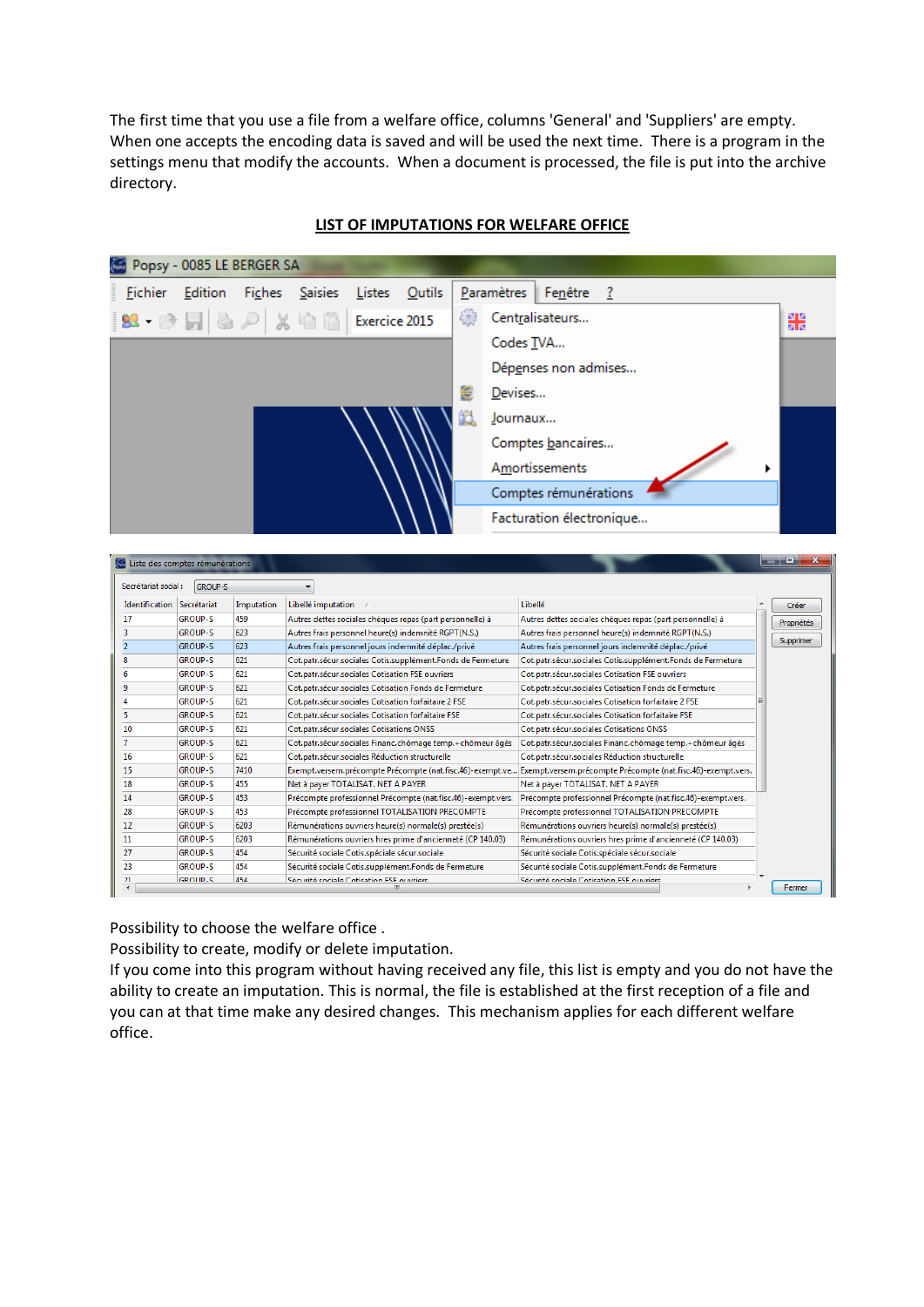| Compte rémunération        |                                                 |
|----------------------------|-------------------------------------------------|
| Données secrétariat social |                                                 |
| <b>Nom</b>                 | <b>GROUP-S</b><br>▼                             |
| Code imputation            | 621                                             |
| Libellé imputation         | Cot.patr.sécur.sociales Cotisation FSE ouvriers |
| Données interne            |                                                 |
| Libellé français           | Cot.patr.sécur.sociales Cotisation FSE ouvriers |
| Libellé néerlandais        | Cot.patr.sécur.sociales Cotisation FSE ouvriers |
| Libellé anglais            | Cot.patr.sécur.sociales Cotisation FSE ouvriers |
| Type de compte             | Général<br>٠                                    |
| Compte                     | 494900                                          |
| Ecriture                   | Débit                                           |
|                            | OK<br>Cancel                                    |

In yellow, the parameters from the welfare office. You can not edit the data. In green, the parameters of Popsy. The data can be modified.

| Edition<br>Fichier                              | <b>Qutils</b> | Paramètres<br>Fenêtre ?               |   |    |                                                               |                  |
|-------------------------------------------------|---------------|---------------------------------------|---|----|---------------------------------------------------------------|------------------|
| $\Box$ $\triangleright$ $\Box$ $\triangleright$ |               | Systemat eInvoice Portal              | ▶ |    | $\leftarrow$ $\mathbb{R}$ $\rightarrow$ $\mathbb{R}$ $\times$ | $\odot$          |
|                                                 |               | Rapports                              | ▶ |    |                                                               |                  |
|                                                 |               | Consolidation                         |   |    |                                                               |                  |
|                                                 |               | <b>Administration TVA 2015</b>        | ▶ |    |                                                               |                  |
|                                                 |               | Réception des extraits bancaires      |   |    |                                                               |                  |
|                                                 |               | Réception des rémunérations           |   |    |                                                               |                  |
|                                                 | 福             | Modèle                                |   |    | Liste des dossies - PF                                        |                  |
|                                                 | E             | Utilitaire fichiers                   |   |    | Numéro/                                                       | Référ            |
|                                                 |               | Références                            |   |    | Transférer                                                    | 99               |
|                                                 | ۵             | Remise à zéro dossier                 |   | Za | Mise à jour                                                   | $\overline{2}$   |
|                                                 |               | Devises                               |   |    | Regrouper                                                     | ĵ5               |
|                                                 |               | Validations avant import dans Allegro |   |    |                                                               | <del>009</del> 9 |

# **TRANSFERRING DATA FROM ONE DOSSIER TO ANOTHER DOSSIER**